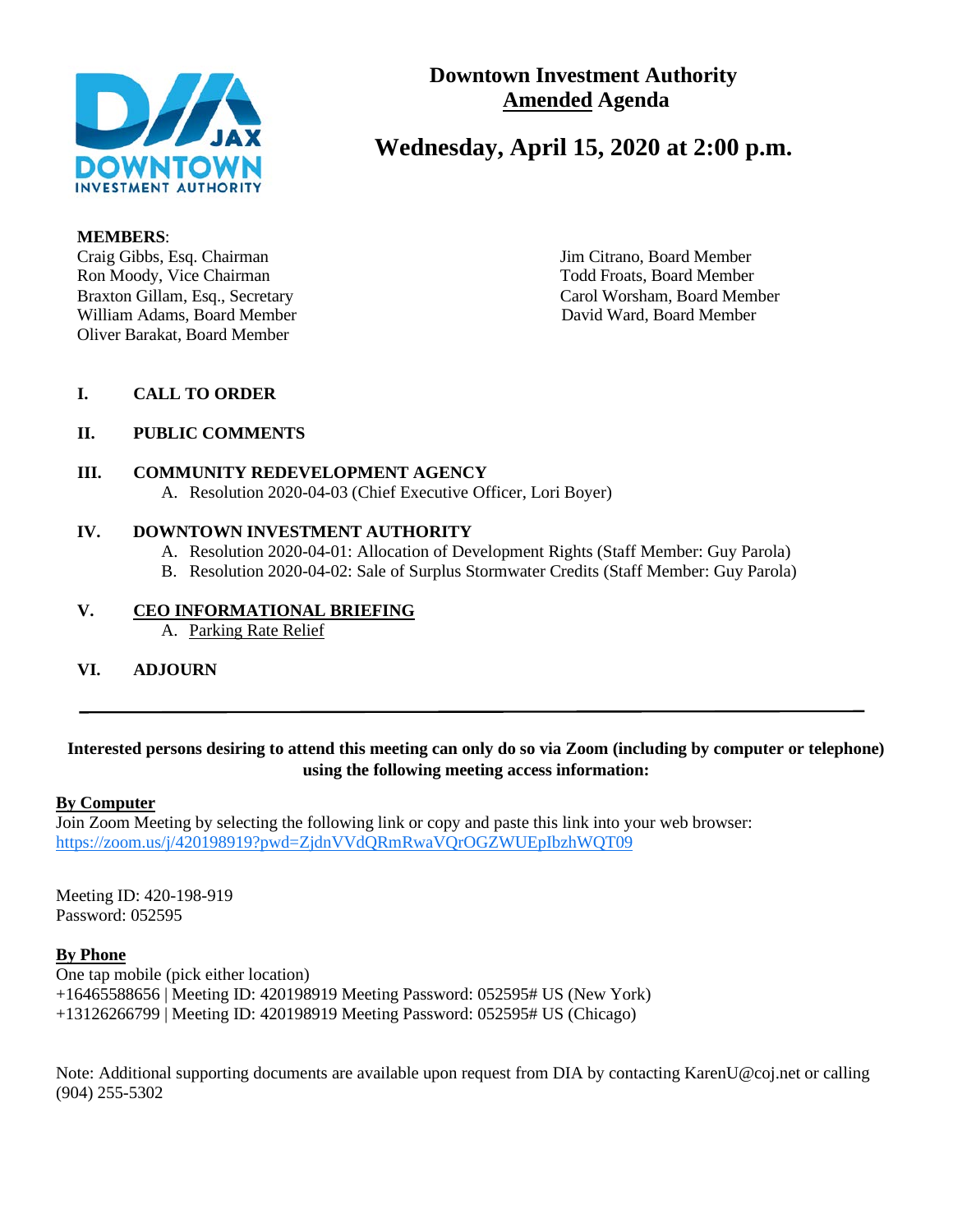

### *Community Redevelopment Agency MEETING MINUTES*

**DIA Board Members:** Craig Gibbs, Esq., Chairman; Ron Moody, Vice Chairman; Oliver Barakat; Braxton Gillam, Esq., Secretary; Todd Froats; Carol Worsham; David Ward, Esq.; Jim Citrano; Bill Adams, Esq.

**Mayor's Staff:** None

**Council Members:** The Honorable Michael Boylan, Council District 6

DIA Staff: Lori Boyer, Chief Executive Officer; Ina Mezini, Marketing and Communications Specialist; Steve Kelley, Director of Development; John Crescimbeni, Contract and Regulatory Compliance Manager; Guy Parola, Operations Manager; Karen Underwood-Eiland, Executive Assistant; Lori Radcliffe-Meyers, Redevelopment Coordinator; Jackie Mott, Financial Analyst

**Office of General Counsel:** John Sawyer, Office of General Counsel

## **I. CALL TO ORDER**

Chairman Gibbs called the CRA Board Meeting to order at 2:00 p.m.

Chairman Gibbs read an opening statement regarding the authority and procedures for the virtual meeting. The opening statement was drafted by the DIA staff and the Office of General Counsel.

Chairman Gibbs announced each DIA Board Member and DIA staff member in attendance.

Chairman Gibbs recognized two (2) new DIA Board Members and requested brief biographies from each:

New Board Member Jim Citrano provided a brief biography.

New Board Member Bill Adams provided a brief biography.

# **II. PUBLIC COMMENTS**

Chairman Gibbs opened the floor for public comments. No public comments received either via email or by meeting attendees.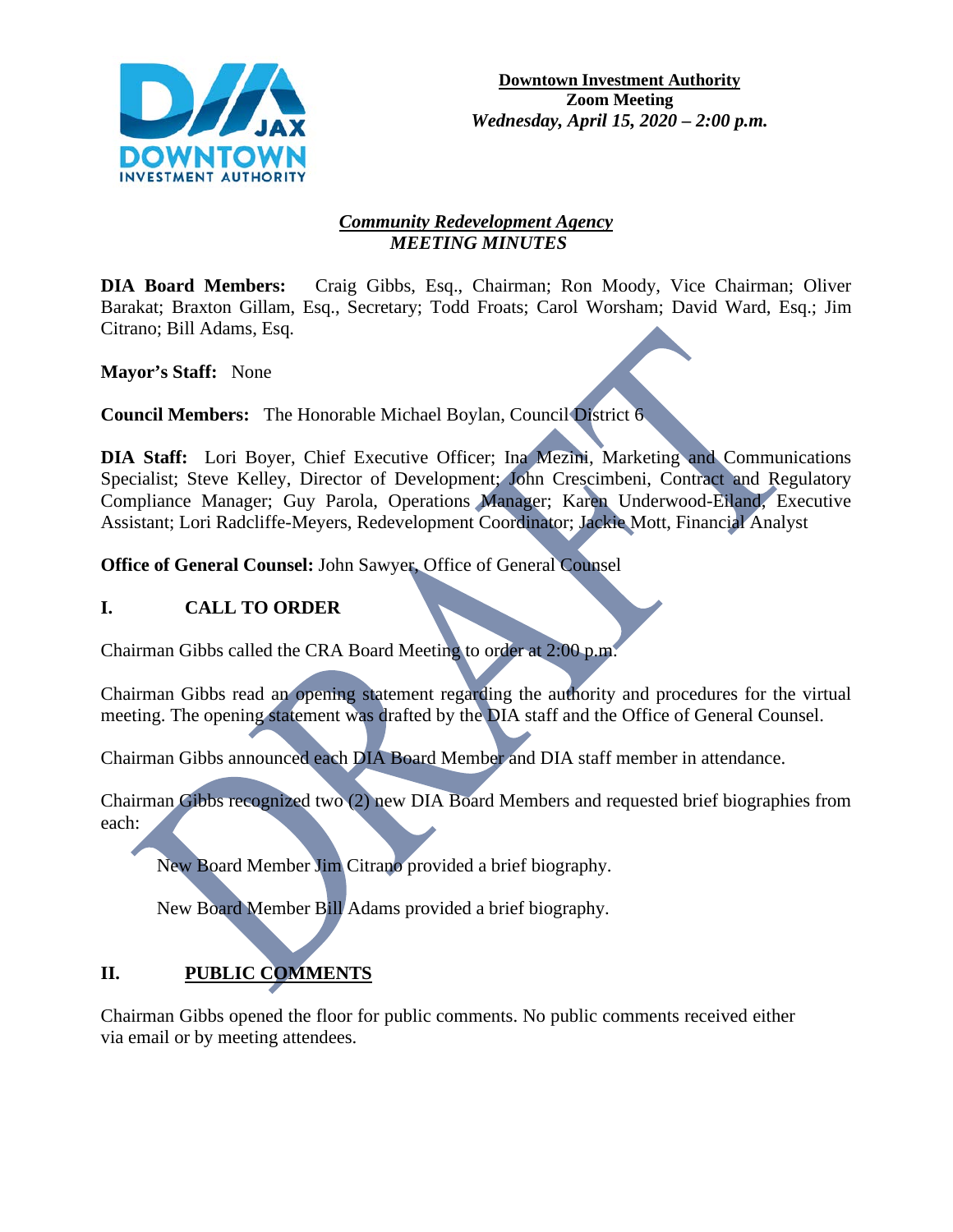### **III. COMMUNITY REDEVELOPMENT AGENCY MEETING**

The Community Redevelopment Agency Meeting was opened by Chairman Gibbs at approximately 2:14 p.m.

CEO Boyer provided an opening statement regarding the limitation of the meeting to only those essential matters that, if not acted upon by the DIA Board, would result in immediate delay of development or otherwise have a detrimental financial affect.

### **A. RESOLUTION 2020-04-03**

**A RESOLUTION OF THE DOWNTOWN INVESTMENT AUTHORITY ACTING AS THE SOUTHSIDE COMMUNITY REDEVELOPMENT AGENCY BOARD AMENDING THE FY 2019-20 TAX INCREMENT DISTRICT ("TID") BUDGET FOR THE SOUTHSIDE CRA PURSUANT TO SEC. 163.387, F.S. AND SEC. 106.341, ORDINANCE CODE; PROVIDING AN EFFECTIVE DATE.**

CEO Boyer provided an overview of the resolution with specific identification of the budget amendments that adoption of the resolution would effectuate. There were no amendments either to the resolution or to Exhibit 'A' to the resolution.

**Motion**: Board Member Gillam **Second**: Board Member Moody

Board Member Froats provided a brief comment regarding the increased ad valorem tax revenue companion to the increase R.E.V. grant expenses.

**Vote: Aye: 9 Nay: 0 Abstain: 0**

**ADJOURNMENT**

**Chairman Gibbs adjourned the meeting at 2:20 p.m.**

*The written minutes for this meeting are only an overview of what was discussed. For verbatim comments of this meeting, a transcript is available upon request. Please contact Karen Underwood-Eiland, at (904) 255-5302.*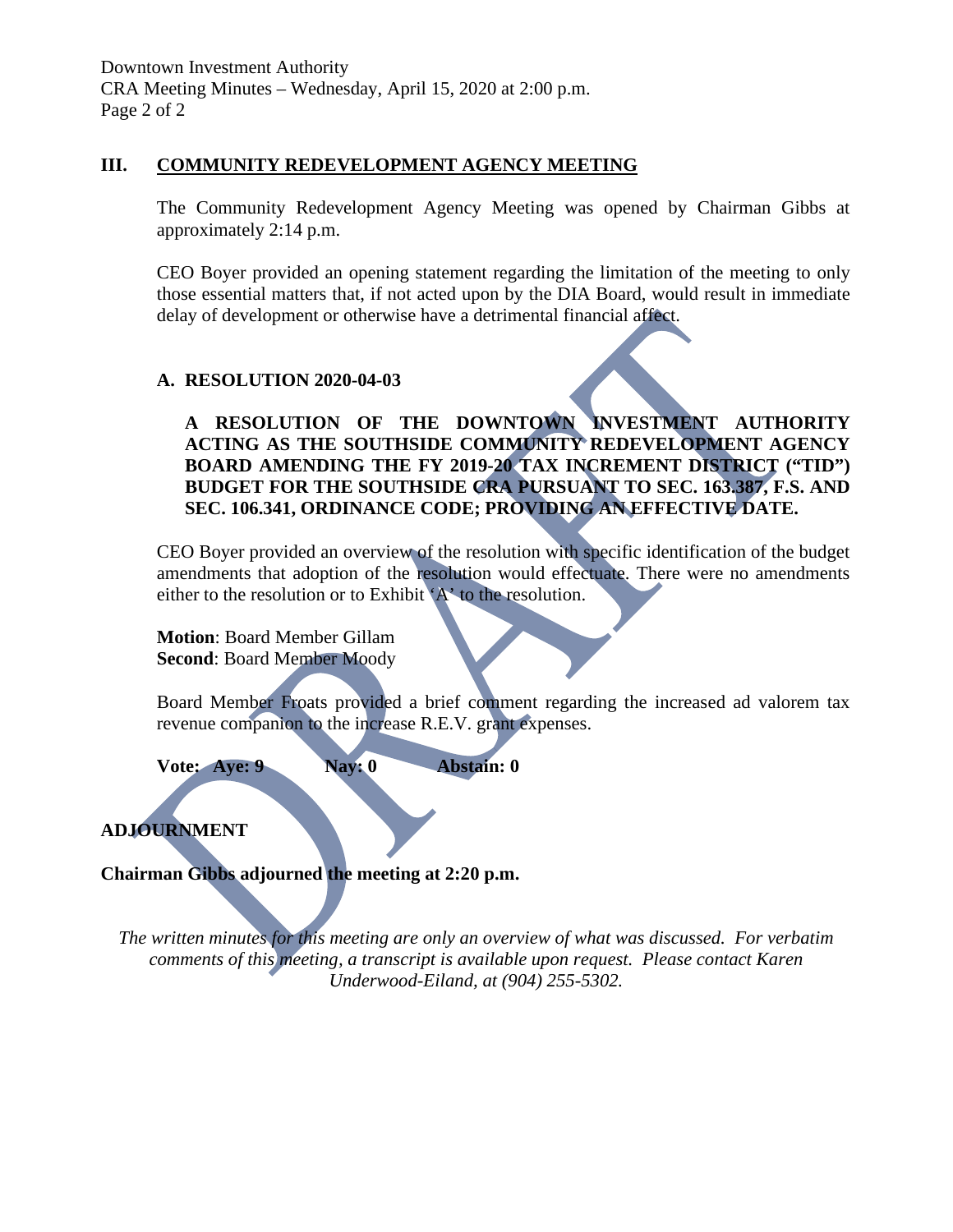

#### *Downtown Investment Authority MEETING MINUTES*

**DIA Board Members:** Craig Gibbs, Esq., Chairman; Ron Moody, Vice Chairman; Oliver Barakat; Braxton Gillam, Esq., Secretary; Todd Froats; Carol Worsham; David Ward, Esq.; Jim Citrano; Bill Adams, Esq.

**Mayor's Staff:** None

**Council Members:** The Honorable Michael Boylan, Council District 6

**DIA Staff:** Lori Boyer, Chief Executive Officer; Ina Mezini, Marketing and Communications Specialist; Steve Kelley, Director of Development; John Crescimbeni, Contract and Regulatory Compliance Manager; Guy Parola, Operations Manager; Karen Underwood-Eiland, Executive Assistant; Lori Radcliffe-Meyers, Redevelopment Coordinator; Jackie Mott, Financial Analyst

**Office of General Counsel:** John Sawyer, Office of General Counsel

## **IV. DOWNTOWN INVESTMENT AUTHORITY MEETING**

The Community Redevelopment Agency Meeting was opened by Chairman Gibbs at approximately 2:20 p.m.

## **A. RESOLUTION 2020-04-01**

**A RESOLUTION OF THE DOWNTOWN INVESTMENT AUTHORITY ("DIA") ALLOCATING UP TO THREE HUNDRED SEVENTY SEVEN THOUSAND (377,000) SQUARE FEET OF OFFICE AND UP TO SIX THOUSAND (6,000) SQUARE FEET OF COMMERCIAL/RETAIL PHASE I ENTITLEMENTS FROM THE NORTHSIDE WEST COMPONENT AREA OF THE CONSOLIDATED DOWNTOWN DEVELOMPENT OF REGIONAL IMPACT ("DRI") TO FIDELITY NATIONAL INFORMATION SERVICES, INC. ("DEVELOPER") FOR USE ON CERTAIN PROPERTY IDENTIFIED BY DUVAL COUNTY TAX PARCELS 088979 0100, 088981 0000 AND A FORTY FOOT (40') WIDE SECTION OF CLOSED FOREST STREET/ ALFRED DUPONT PLACE RIGHT-OF-WAY (COLLECTIVELY THE "PROPERTY"); INSTRUCTING THE CHIEF EXECUTIVE OFFICER ("CEO") TO TAKE ALL NECESSARY ACTION TO EFFECTUATE THE PURPOSES OF THIS RESOLUTION; PROVIDING FOR AN EFFECTIVE DATE.**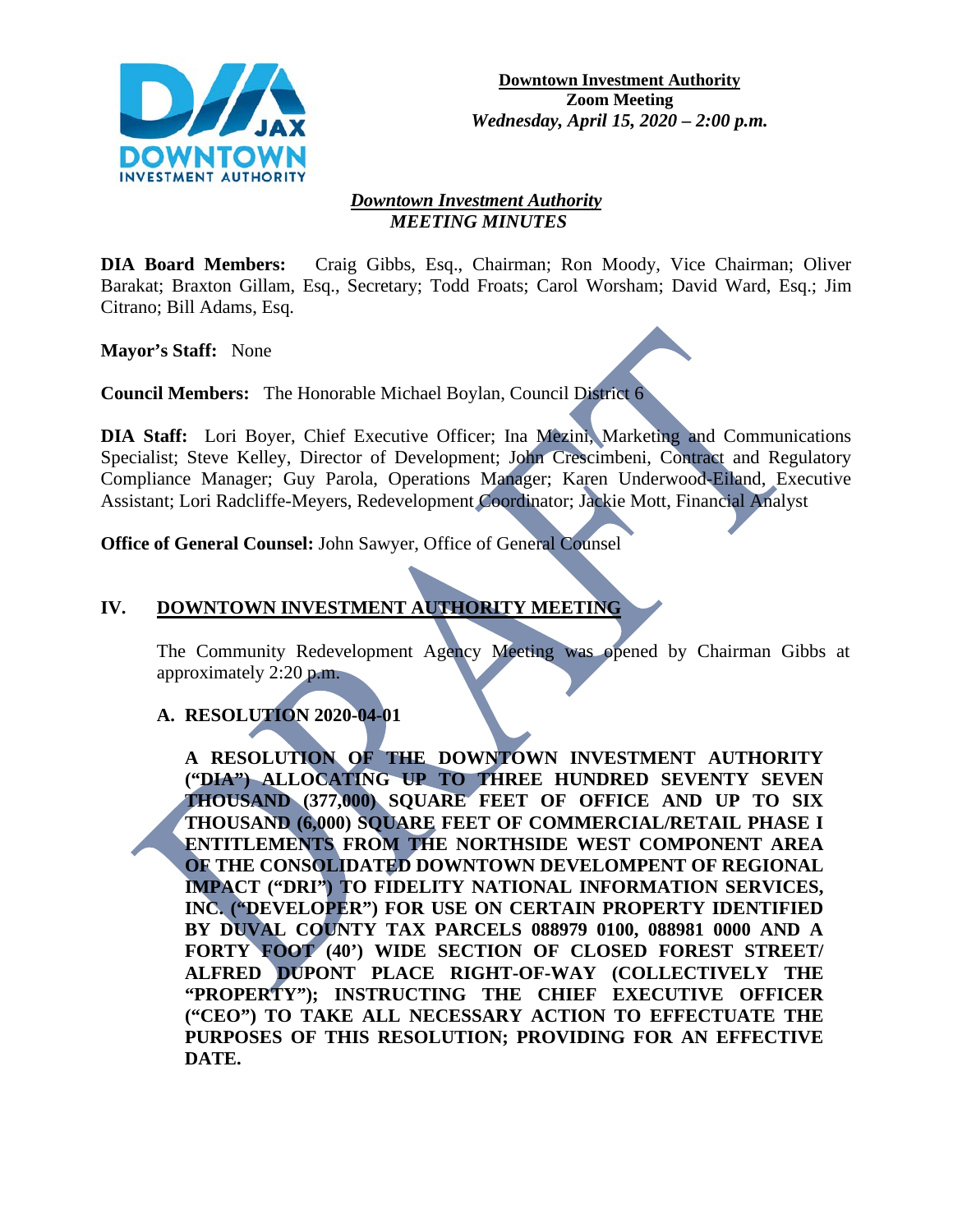Staff Member Parola provided an overview of the resolution with specific identification of the number and type of development amounts being allocated to Fidelity National Information Services, Inc. through adoption of this resolution.

**Motion**: Board Member Barakat **Second**: Board Member Worsham

Board Member Froats recuses himself due to his firm's relationship with Fidelity National Information Services, Inc.

**Vote: Aye: 8 Nay: 0 Abstain: 1**

### **B. RESOLUTION 2020-04-02**

**A RESOLUTION OF THE DOWNTOWN INVESTMENT AUTHORITY ("DIA") AUTHORIZING THE SALE OF UP TO FIVE (5) CREDIT ACRES OF SURPLUS WATER QUALITY COMPENSATORY CREDITS TO FIDELITY NATIONAL INFORMATION SERVICES, INC. ("DEVELOPER") FOR USE ON CERTAIN PROPERTY IDENTIFIED BY DUVAL COUNTY TAX PARCELS 088979 0100, 088981 0000 AND A FORTY FOOT (40') WIDE SECTION OF CLOSED FOREST STREET/ ALFRED DUPONT PLACE RIGHT-OF-WAY (COLLECTIVELY THE "PROPERTY"); INSTRUCTING THE CHIEF EXECUTIVE OFFICER ("CEO") TO TAKE ALL NECESSARY ACTION TO EFFECTUATE THE PURPOSES OF THIS RESOLUTION; PROVIDING FOR AN EFFECTIVE DATE.**

Staff Member Parola provided an overview of the resolution with specific identification of the number of Surplus Water Quality Compensatory Credits being conveyed to Fidelity Information Services, Inc. and their per-acre credit purchase price. For the benefit of new DIA Board Members, a brief overview of the Surplus Water Quality Compensatory Credits conveyance process was provided.

**Motion**: Board Member Worsham **Second**: Board Member Gillam

Board Member Froats recuses himself due to his firm's relationship with Fidelity National Information Services, Inc.

**Vote: Aye: 8 Nay: 0 Abstain: 1**